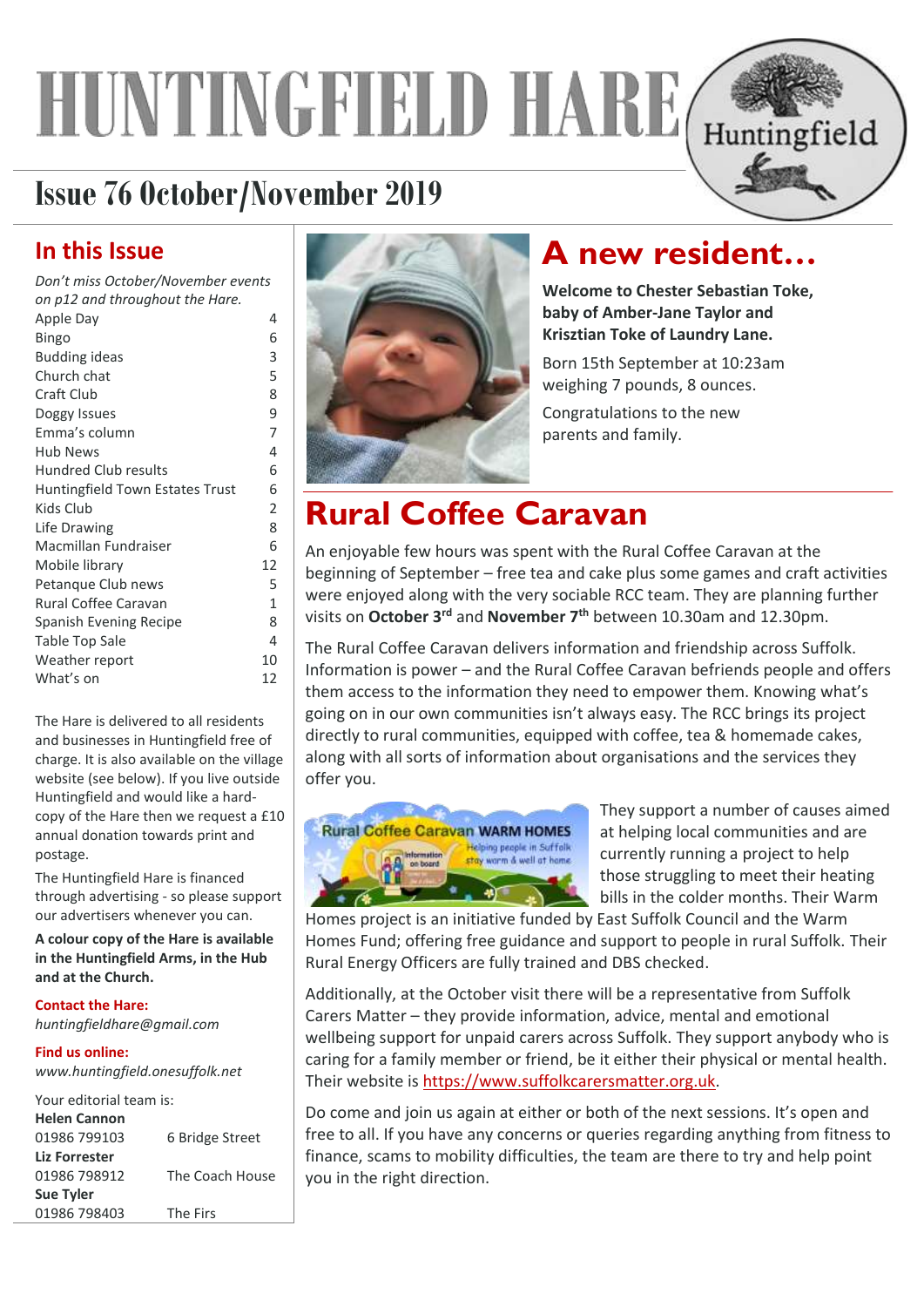# <span id="page-1-0"></span>**Kids Club**

#### **Summer Report: The sun shone and the Kids came out to play**

For three Fridays in August The Kids Club Team welcomed 64 children to their Summer sessions. There was fun with tie-dyeing, stitching felt fruit and veg characters and numerous other art projects. Outside the children could try badminton, rebounder net and balls and not forgetting the ever-popular bows, arrows and targets. As the weather was perfect they were able to picnic up on the Milleninum Green and enjoy a Treasure Hunt.

Thanks to everyone that helped and to everyone that came and made it such a successful summer for us all.

We look forward to welcoming you to our usual Kids Club sessions held fortnightly in The Hub every other

Friday, 4-5.30pm, £1.50 per child. Dates are on the back page. We are always looking for more adults to help lead the sessions. The only requirement is to be DBS checked, which can be arranged. If you are

interested then please drop in to us at Kids Club or email [sally.clarke@live.com.](mailto:sally.clarke@live.com)

The next club will be on Friday 25th October. We will be having a Halloween party so fancy dress is necessary. Spooky games and spooky food will be on offer. More details will be sent out to children and parents via the mailing list.



*Sally Clark*

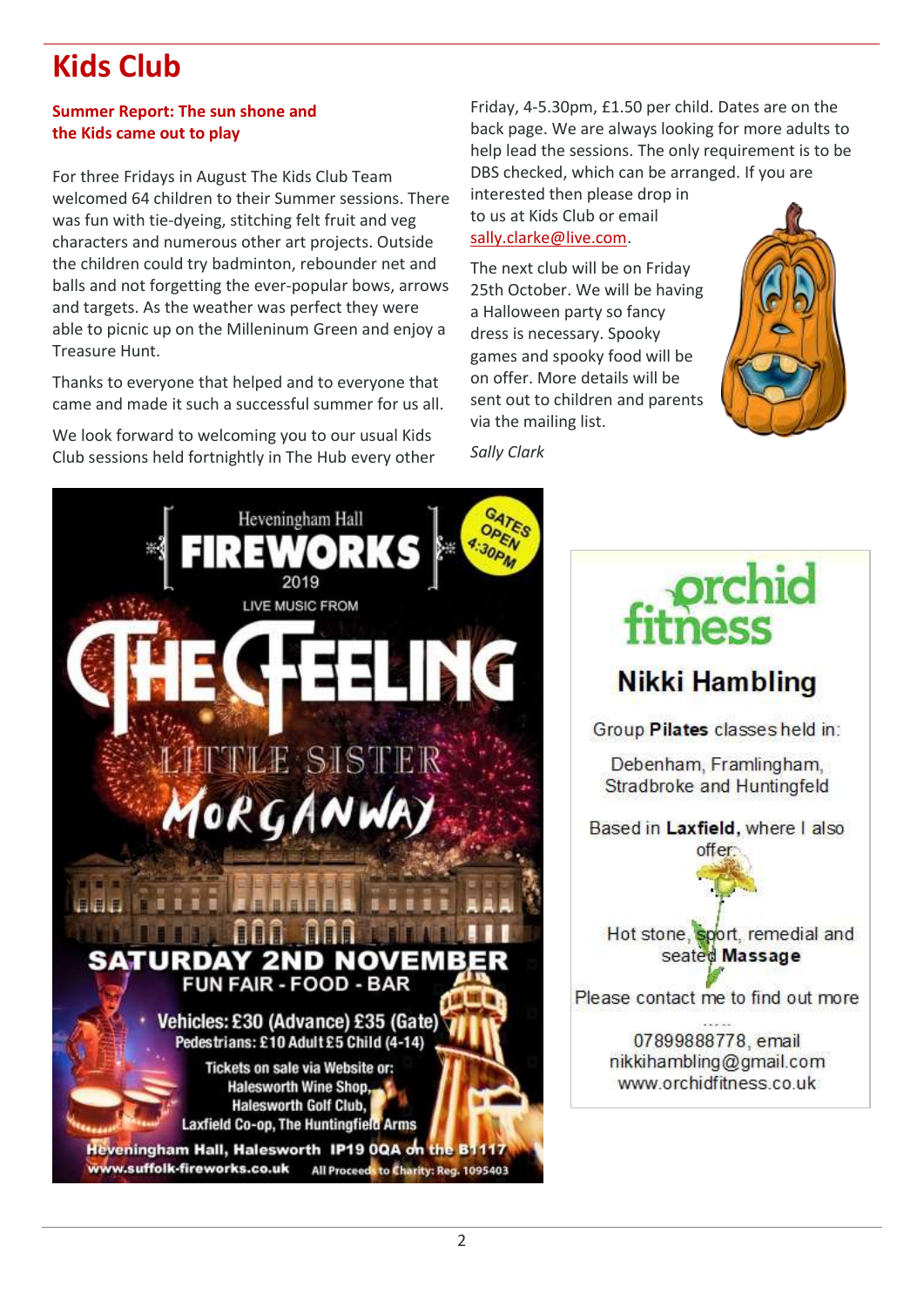# **Budding Ideas**



I don't know about you but autumn seems to have arrived very early this year. The first day of September was like a switch was thrown - temperatures dropped drastically, leaves began to fall and night time temperatures fell to just a few degrees above zero.

Into autumn proper and despite a brief flurry of warmer weather leading into the month we still have not had the rain we so desperately need. Despite this the gardener soldiers on. The next couple of months are critical for preparing your garden for the winter season ahead.

This is the perfect time for moving trees or shrubs whilst the soil is still warm and, hopefully, damp. Water the plant the day before you move it and when you've decided the new position dig out a planting hole to twice the size of the existing rootball. When digging out the plant from its existing position the aim is to avoid root damage so make sure you dig carefully and lift as much of the rootball as possible. Position the plant, backfill and firm into place. Watering until established is essential, particularly if there is no rain.

This is also the season to split tired herbaceous perennials. Cut the dead materials down to the crown and dig up the mass. Place on a hard surface such as a board and using a sharp spade, split into sections, cutting out the old woody middle section which can be disposed of. You can also use a saw with particularly difficult sections. Re-plant the new split

## Wanted.. **Missing.. Missing..**

#### **Apple Day Tom-Bola donation**

Any Apple related products welcomed: tinned apples, apple sauce, dried apples, apple crisps, apple room spray, apple drinks, apple pies, apple cakes, apple scented tea… etc. Please contact or deliver to: *Sue Brewer, Marian Cannell (details on page 12)*

sections, with a little bonemeal around the roots and water until established.

We will likely see the first frosts fairly soon and possibly spells of prolonged rain. There are certain plants, i.e. alpines, that are very hardy when it comes to cold temperatures but will suffer from rot if waterlogged so move these under shelter or, if not possible, cover with protective cloches. Equally, those tender plants that are susceptible to colder temperatures such as bananas, cannas, echiums, etc can be wrapped to protect from sudden frosts or cold snaps. I use bubble wrap or fleece around a wire frame. Check regularly that the wrapping is in place.



Although some folk leave it until February to prune roses, I prefer October. In reducing the height of your shrub roses you

are reducing the chance of wind rock and damage over the winter period. It also encourages the plants to conserve energy rather than continue to support long leggy shoots, giving a more compact and much tidier shape. Always prune to an outward-facing bud. With climbing roses, it is easier to see where to prune and where to tie in to your support frames. Always aim to tie in as many shoots close to horizontal as possible: these stems will produce more flowering shoots. If any are affected by blackspot, gather up the infected leaves and bin them - leaving them in situ will only affect your plants next year.

As the leaves fall, the bare bones of the garden are easier to see and you can view the garden structure and plan for next year. Think about what seeds you might want to grow or what new plants you can find: this is an exciting time to plan for the gardening year ahead.

*Lori Kingsley-Adams*

#### **Has anyone seen the "Apple Day Banner"? Missing since November 2018**

If you have information please contact: Tony Howe, Marian Cannell or Julie Collett *(details on page 12)*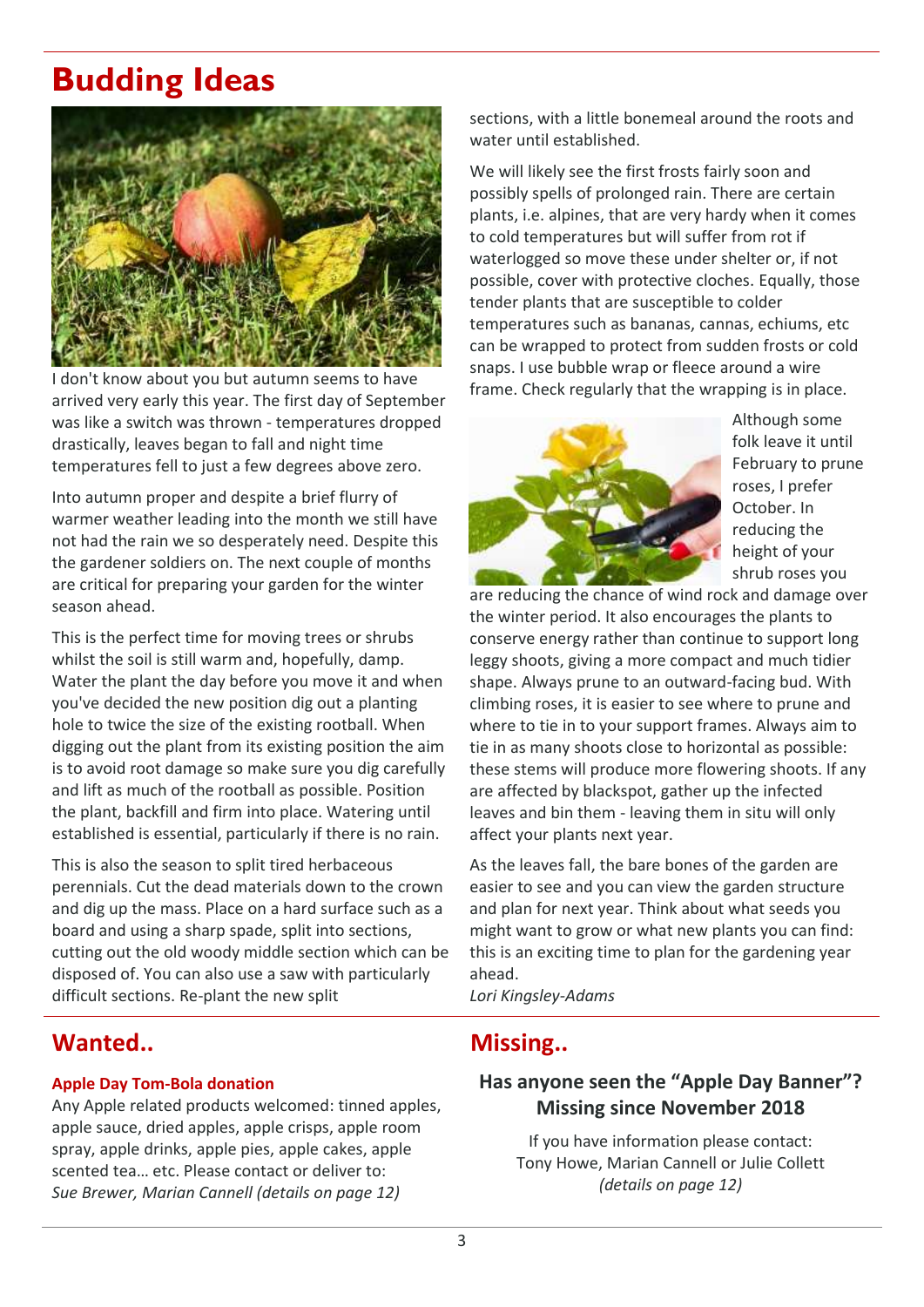# <span id="page-3-1"></span>**Hub News**

There have been quite a few events on at the Hub recently alongside the start of term classes and a number of private hires. Do remember that residents of the three villages (Huntingfield, Heveningham and Ubbeston) only pay 50% of the usual private hire rates. Details can be found at The Hub or on the website

#### <http://huntingfield.onesuffolk.net/the-hub/>

Unfortunately, we had to cancel the September brunch as there was no-one available to act as "host". It would be great to see some "new faces" who would be willing to act as hosts. All you need to do is plan the menu, shop and cook - with plenty of volunteers to assist. It's not a daunting task and most find that it is actually good fun! If you are interested please speak to a trustee or email [thehub@huntingfield.org.](mailto:thehub@huntingfield.org)

We also need to plan some future events to entertain us in the colder months. Bingo sessions are starting in November but, apart from the usual groups meeting up there is little planned in the way of "entertainment". The Hub is **your** village hall and, although the trustees attend to the management and day-to-day running, we are a mere few and do not have the capacity to maintain a constant flow of events and functions. If you would like to be part of The Hub and have some ideas to share please contact us. *The Hub Trustees*

<span id="page-3-0"></span>

# **Huntingfield**



# Apple Day & Local Food Fair

### 27<sup>TH</sup> October 2019, 11 am – 2.30 pm



The Hub Huntingfield, IP19 0OH



In aid of the Huntingfield Millennium Green CIO Charity no 1162597

**Donations at the door** 

#### **Local Food Producers**

Honey, Meat, Eggs, Apples, Apple Juice, Preserves, Pates, Dips, Ice Cream, Cakes, Yoghurt, Organic Soaps, Plants & Bulbs





**Apple Identification Service** 

&

Demonstration of Apple Pressing, Tour of the Orchard, Apple Bobbing

Plus

Raffle, Tombola, Refreshments.



# **Table Top Sale**



**Saturday 5th October, 10am – noon at The Hub Refreshments available.** All proceeds will go to Halesworth Events Committee to fund the Christmas lights.

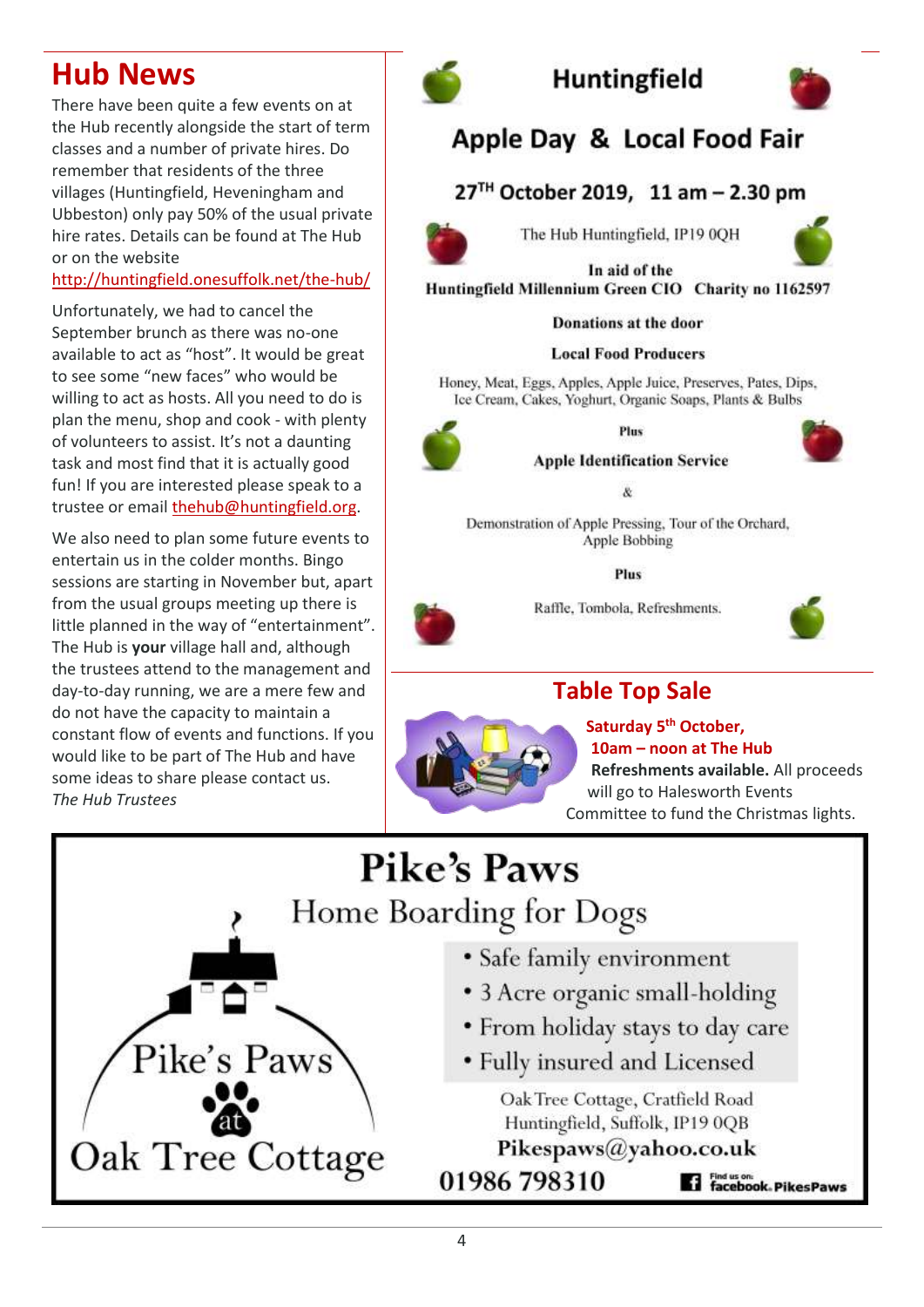### **Petanque Club News**



*The Huntingfield Hares on their piste!*

Our season is almost about done - all bar the shouting. Coming up are the last three matches of the Hares Knockout competition which is reaching the semi-final stages. At long last the combined efforts of the Hares Petanque players have secured a runner-up spot in Division 5 of the Adnams League with the same

number of points as the winning club, Kettleburgh Bells, who edged us into 2nd place on shots difference. We managed 4 wins, 2 draws and 2 losses so all in all a very successful season. Well done everyone and hello to life in Division 4 - the consequence of our success. We look forward to meeting some new opponents along with Kettleburgh, who are also promoted.

I must also report that, with funding (courtesy of the Millenium Green Trustees) for repairs to the piste on the Green and with assistance from a number of Hares members, the much-needed replacement of the piste's surrounding boards has been carried out.

We have the Huntingfield Hares Petanque Club AGM and dinner in the Huntingfield Arms on Sunday 17th November. By the end of the evening the club will most likely have a new captain as I am standing down in order to let someone else drive the Hares forward. *Richard Tyler*

## **Church Chat**



We've had a considerable number of visitors this summer, all of whom came to see Mildred's famous painted ceiling. The visitor's book is swelling with glowing appreciation – one of my favourites is a comment from a lady who writes: "There is an extremely large spider in the loo".

Please feel free to make suggestions as to what we should put on the health and safety notice…

Another landmark recently achieved is the installation at St Mary's of free high speed WiFi within the church. You don't need to sign in – there's no password - just choose the guest option when you see it displayed on your device.

As some of you may know, I'm not too well at the moment. I would like to thank those who have sent good wishes and messages of support. It has made me reflect on the value of friendship and neighbourliness - I believe that our village is a source of great support from all when it is seen to be required.

The next church services at St Mary's will be 13<sup>th</sup> October and 10<sup>th</sup> November at 9.30am. Blessings to you and yours *Rev'd Linda Berry*

*We send our thoughts and best wishes to Linda during a difficult time. The Hare Team*



- MOT
- Servicing
- Repairs
- Diagnostics
- All makes welcome
- Land Rover specialists

**All mechanical work guaranteed for 12 months or 12,000 miles**

**Hillcrest Garage, Cratfield Road Huntingfield Tel: 01986 798668**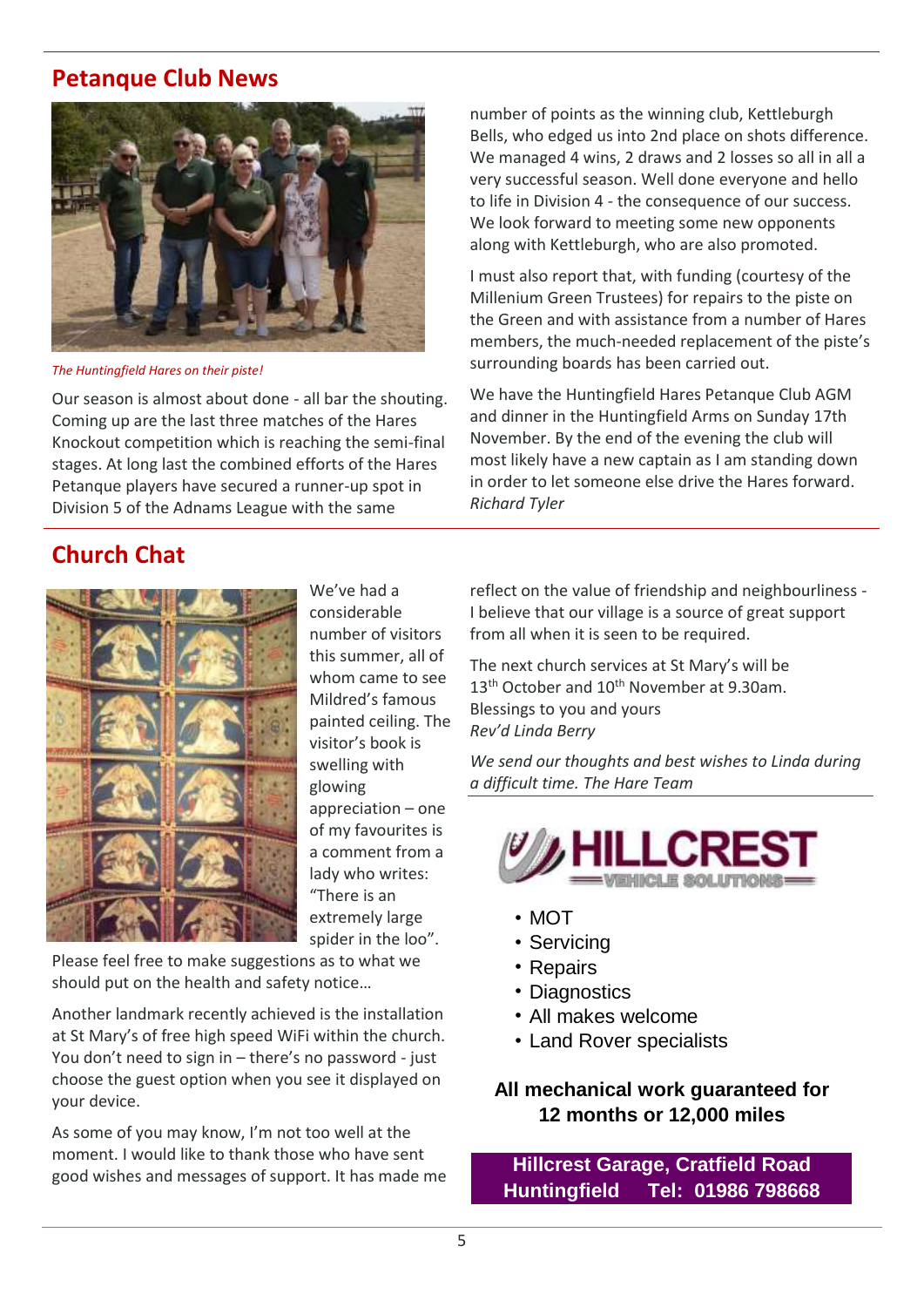# <span id="page-5-2"></span>**Huntingfield Town Estates Trust Bingo!!!**

#### **Financial Help from the Huntingfield Town Estates Trust**

Some readers might not be aware of the village Town Estate Trusts which were set up in the early1900s and exist to give financial help to Huntingfield residents in need.

The Huntingfield Town Estate Trust exists to assist with financial hardship and the Huntingfield Town Estate Educational Foundation can help with learning-related needs. There is also a separate amount which goes to St Mary's Church each year towards the maintenance and repair of the fabric of the building.

If you would like to know more or make a request please speak to Sheila Freeman at The Longhouse (01986 798774). All applications need to be in writing and will be treated in confidence.

<span id="page-5-0"></span>

# **By request.. Bingo is coming to The Hub for you**

**Friday 15th November Doors Open: 7pm Eyes Down: 7.15pm**

*Only you and your friends can make it a fun and successful night out*

Bring your own drinks or supplies from the Arms. Nibbles provided. *Sheila Freeman, with support from the Events Group*

## <span id="page-5-1"></span>**Hundred Club results Christmas Supper**

| July            |                      |     |
|-----------------|----------------------|-----|
| 1st             | <b>Tony Norton</b>   | £30 |
| 2 <sub>nd</sub> | <b>Richard Tyler</b> | £15 |
| 3rd             | <b>Bob Pearse</b>    | £5  |
| <b>August</b>   |                      |     |
| 1st             | Paul Ward            | £30 |
| 2 <sub>nd</sub> | Carol Lofthouse      | £15 |
| 3rd             | Kathy Blackmore      |     |

Thank you to everyone who has subscribed. We have a full house again so 100 people have a chance to win one of the prizes each month. Good luck! *Sue Brewer*

The Christmas Supper which has been held in Huntingfield for many years is this year reverting back to the Huntingfield Arms as hosts. Mike and Tom, who have previously cooked up a feast at The Hub are unable to do so this year and no residents are willing to attempt to take on the challenge.

Supper is planned for the evening of Sunday 15<sup>th</sup> December. There are limited places available so please book directly with Steve and Sara at The Arms. Details of menu and prices will follow in the next Hare.

#### <span id="page-5-3"></span>**Macmillan Fundraising**

Sat 28th Sept we baked and baked and baked, and the people came from far and wide to eat, drink (coffee) and be merry!

What a great morning we all had, many thanks to everyone that came and donated cakes and raffle prizes. In the evening the fun continued with a quiz night and I am very happy to report that we raised a MASSIVE £485 after expenses. A big pat on the back to you all. *Sally Clarke*

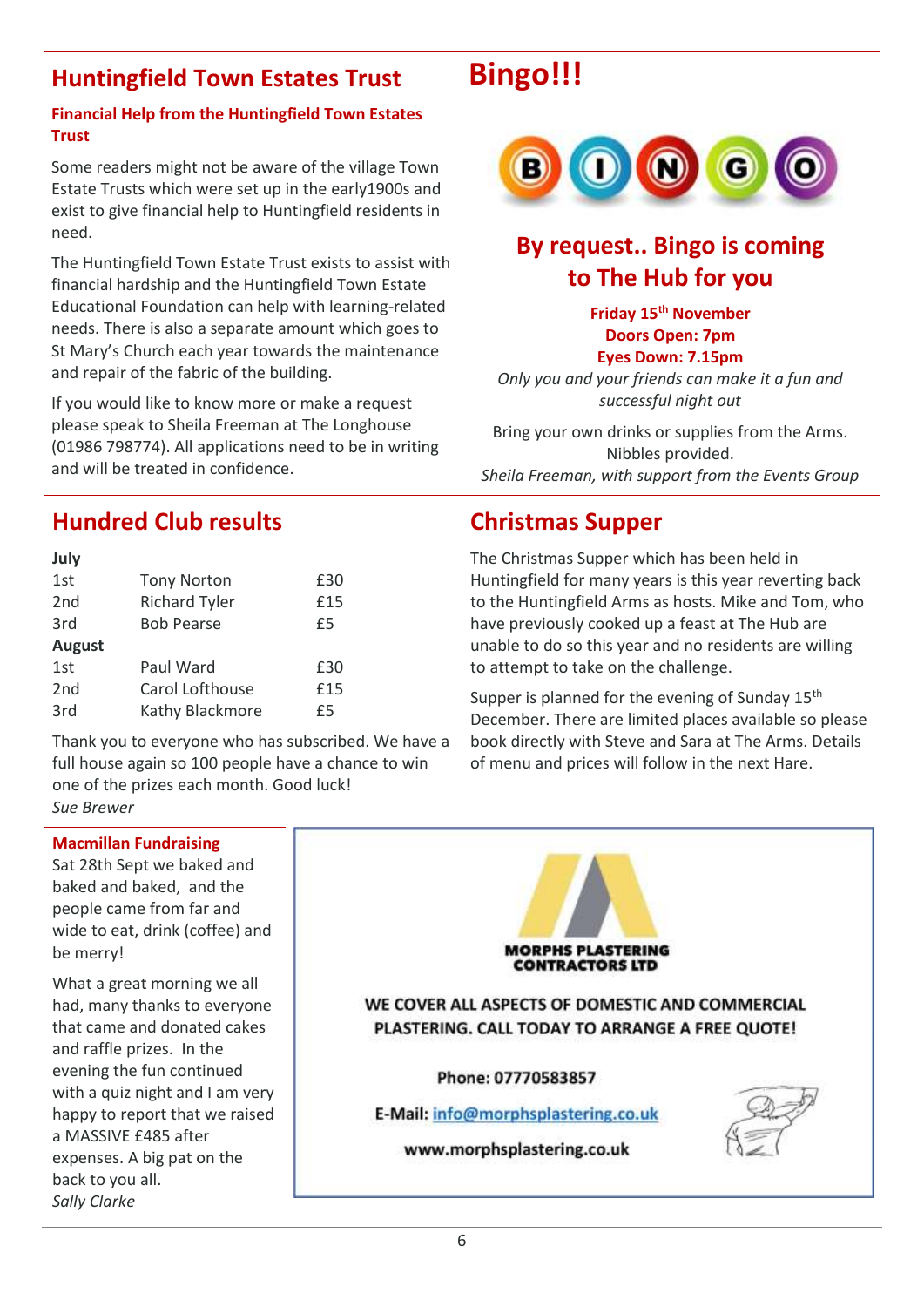# <span id="page-6-0"></span>**Emma's Column**

My 3rd meeting as Chair of the Parish Council took place on Monday 23rd September. With the assistance of a recent training course, myself and my fellow councillors are feeling more confident in our roles and have a clearer understanding of what is expected of our Parish Council.

I am happy to report that we are moving forward with the installation of a handrail to the steps from the village green to The Hub – as requested by a number of people. We also have funding to install a new dog bin but there is some question as to its site. Obviously, it needs to be away from places where people congregate and children play. If you have any suggestions please contact the Parish Council.



Some of you may have noticed that the Huntingfield village signs have gone missing. These have been taken away for repair as they were becoming weatherworn. Many thanks to Sue and David Gentleman who have undertaken the arrangement and are footing the bill for this work and very good

*David Gentleman and the village sign he designed for us*

luck to them for the future as they have recently sold their property so we will sadly no longer see them in the village.

Thanks also go to Carla Kruger who very kindly undertook the task of replacing the broken grit bin on Holland Rise after it was damaged by a delivery lorry.



Recently we were approached by Heveningham PC regarding the joint purchase of a speed indicator device. You may have seen these in action in Walpole. It was agreed at the meeting to express our interest as the PC

often receives comments about excessive speeding through the village and other options to curtail this have not been viable. I will update you on this when we have more information.

Finally, comment was made regarding the loss of our Wednesday bus service. This service, which was wellused by a number of our residents has now been stopped. We will be writing to our County & District representative, Cllr Burroughes, regarding this issue.

That's all to report from the latest meeting. The next will take place on 13 November, 7.30pm at The Hub. This will be our budget meeting. Please come along and support the meetings – they are open to the public. Details can be found on the website at [http://huntingfield.onesuffolk.net/huntingfield-parish](http://huntingfield.onesuffolk.net/huntingfield-parish-council/)[council/](http://huntingfield.onesuffolk.net/huntingfield-parish-council/) or on the parish notice board.

*Emma Ward Chair of Huntingfield Parish Council*





A reminder that there is a food bank collection point in The Hub foyer. Any in-date packets, tins, pet food or treats are appreciated (but no fresh produce as it can't be distributed in time). They are collected and distributed to local people through the food bank scheme.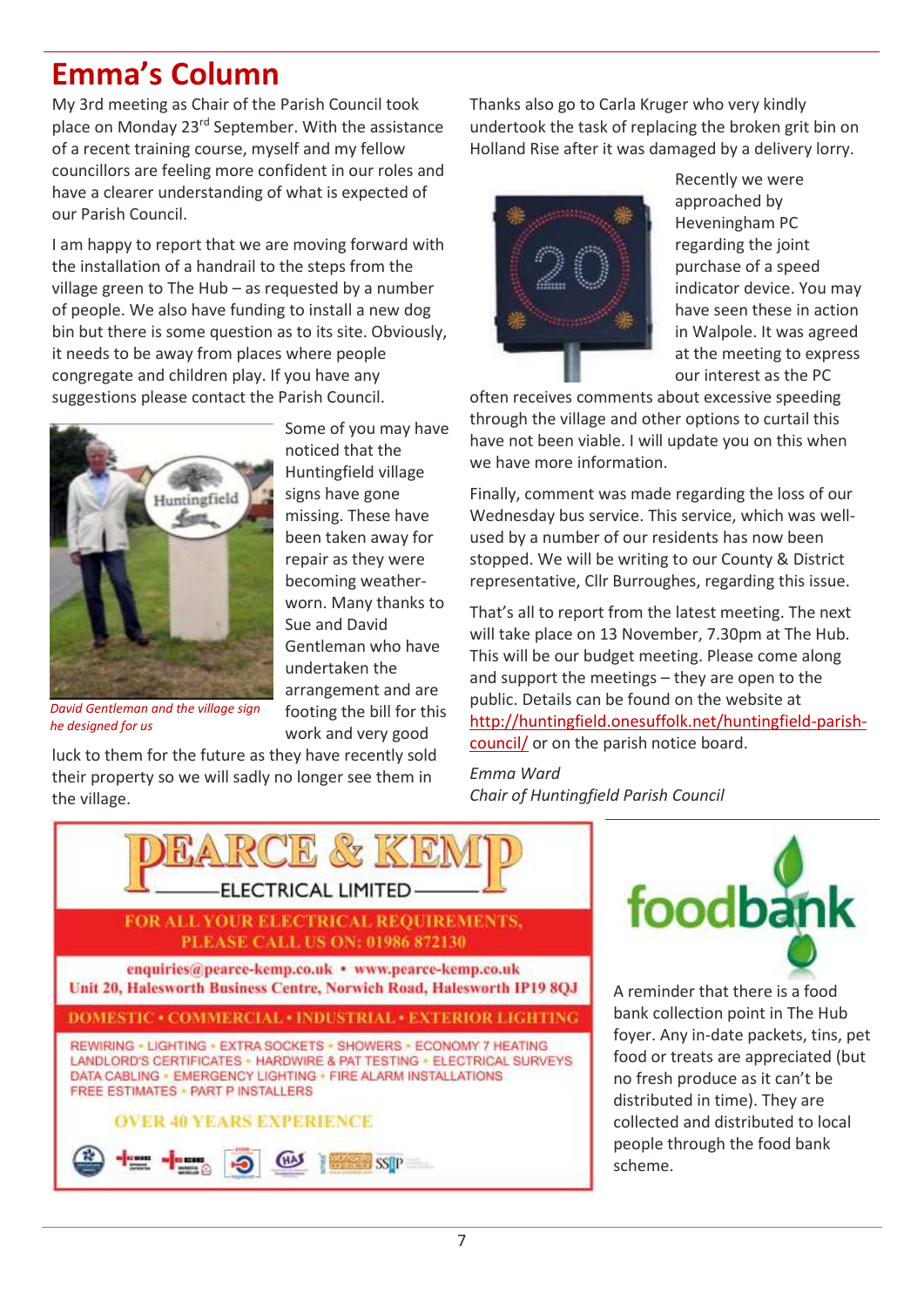

The Thursday afternoon Craft Club will be meeting on the third Thursday of October and November. During these months the Rural Coffee Caravan will be at the Hub on the first Thursday so we will combine our meeting

with their visits… they do great cake! Details of times and dates on the back page.

The Craft Club are a friendly bunch with a wide variety of skills. If you've never taken up a craft before but fancy having a go there will be someone there to help and advise.

We also have an informal group which meets in the Huntingfield Arms on Monday evenings from 6.30pm. All welcome to both meetings.

*Helen Cannon*

# <span id="page-7-0"></span>**Craft Club Untutored Life Drawing at the Hub**

#### <span id="page-7-1"></span>**18th October & 15th November 2-5 pm. £5 per hour**

Spend some time on your own work in our un-tutored studio session. Groups are generally small (max 20 people, so places are limited) with friendly, like minded artists.



We will be using a variety of professional models with a mixture of short and long poses. Chairs and

tables available but please bring your own materials. If using wet materials, please bring something to protect the floor. Refreshments provided. No booking required We look forward to seeing you there. *Liz Forrester [\(artish@live.com\)](mailto:artish@live.com).*

## <span id="page-7-2"></span>**Spanish evening recipe**



Thanks to everyone who came along to the Spanish evening at the Hub and helped make it a fun and enjoyable event. Good food, friends and much laughter thanks to an entertaining after

dinner speaker who taught some brave volunteers to Flamenco in 10 minutes! Not to mention live Spanish guitar from Ian Cooper. The team received great feedback including "*Thank you so much for a superb Spanish evening. The Hub looked wonderful, the food was scrumptious and the music spot on*." We were also asked by a number of diners to provide the recipe for Pollo Al Ajillo which proved a popular alternative to the superb paella cooked by our ex-residents Mike and Tom (many thanks to both).

#### **Pollo al Ajillo (serves 4) Ingredients**

12 cloves garlic, peeled, 6 tablespoons extra virgin olive oil, Four chicken breasts or 8 thighs, 150ml fino sherry (or dry white wine), 30 threads of saffron, 70g raisins, 50g toasted pine nuts, Seasoning

#### **Method**

Add the saffron strands to 100ml boiling water and leave to infuse. Soak the raisins in warm water. Heat the olive oil in a saucepan or casserole and fry the garlic until golden brown. Remove from the oil and set aside.

Add the chicken and brown on both sides. Set aside with the garlic.

Add the saffron water and sherry to the pan and shake vigorously to help the wine emulsify with the oil.

Reduce the heat and simmer for 5 minutes. Return the chicken and garlic to the pan along with the pine nuts and drained raisins.

Season with salt and pepper to taste.

Cover and simmer for 15-20 minutes or until chicken is cooked. The sauce should be slightly thick – add a little water if too thick or reduce if too thin.

On the night we served it with parmentier potatotes and salad. Or you could serve it with some nice crusty bread or new potatoes.

*Buen provecho!*

*The Hub Chefs*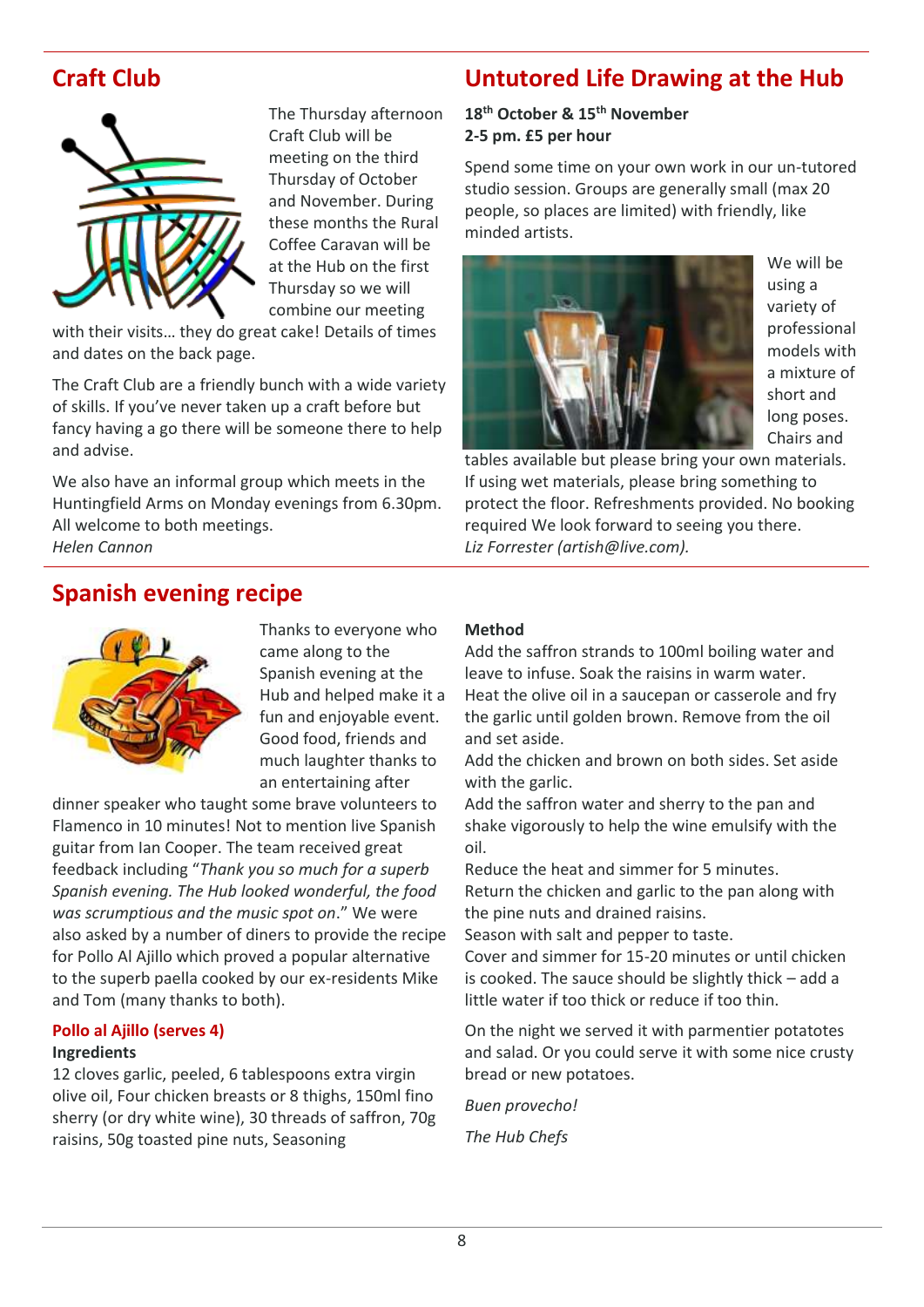## <span id="page-8-0"></span>**Doggy issues…**



The Hare team are still hearing comments about dog mess in various areas of the village. We appreciate that the majority of owners are responsible and do clean up after their pets but there still seems to be an issue, particularly on the Millennium Green and surrounding area. Dog mess is a most unacceptable and offensive type of litter. Dog fouling is

not only deeply unpleasant, it is dangerous. Contact with dog excrement can cause toxocariasis – a nasty infection that can lead to dizziness, nausea, asthma and even blindness or seizures.

Anyone who fails to clear up after their dog can be issued with a Fixed Penalty Notice of up to £100. If the case goes to court this could cost the owner or person in charge of the animal up to £1,000. The law also states that being unaware a dog has fouled or not having a suitable bag is not a reasonable excuse. All it takes is for someone to report the issue and be prepared to supply a witness statement.

In East Suffolk the areas where the law can be enforced includes commons, beaches, highways, footpaths, verges, car parks, pedestrianised areas, promenades, sports fields and pitches, village and town greens, play areas, parks, gardens and other community amenity spaces. So there are not many places where it could be classified as "legal".

Please be vigilant with your pooch when out walking and always carry dog poop bags. The Parish Council has the funding in place for an extra dog bin in the village – if you have any comments as to where this can be conveniently placed please contact one of your councillors *(details on back page).*

The Huntingfield Hare needs a new editor. The current team took over from Sue Lucas during her illness and have kept our local newsletter ticking over. It is now time to for new input and fresh eyes to carry on the





**Editor required.. tradition that is "The Hare". If you are looking for a** tradition that is "The Hare". If you are looking for a set in touch (details on front page). There is plenty of help and support with articles, production and distribution available... we just need a "chief". *The Hare Team*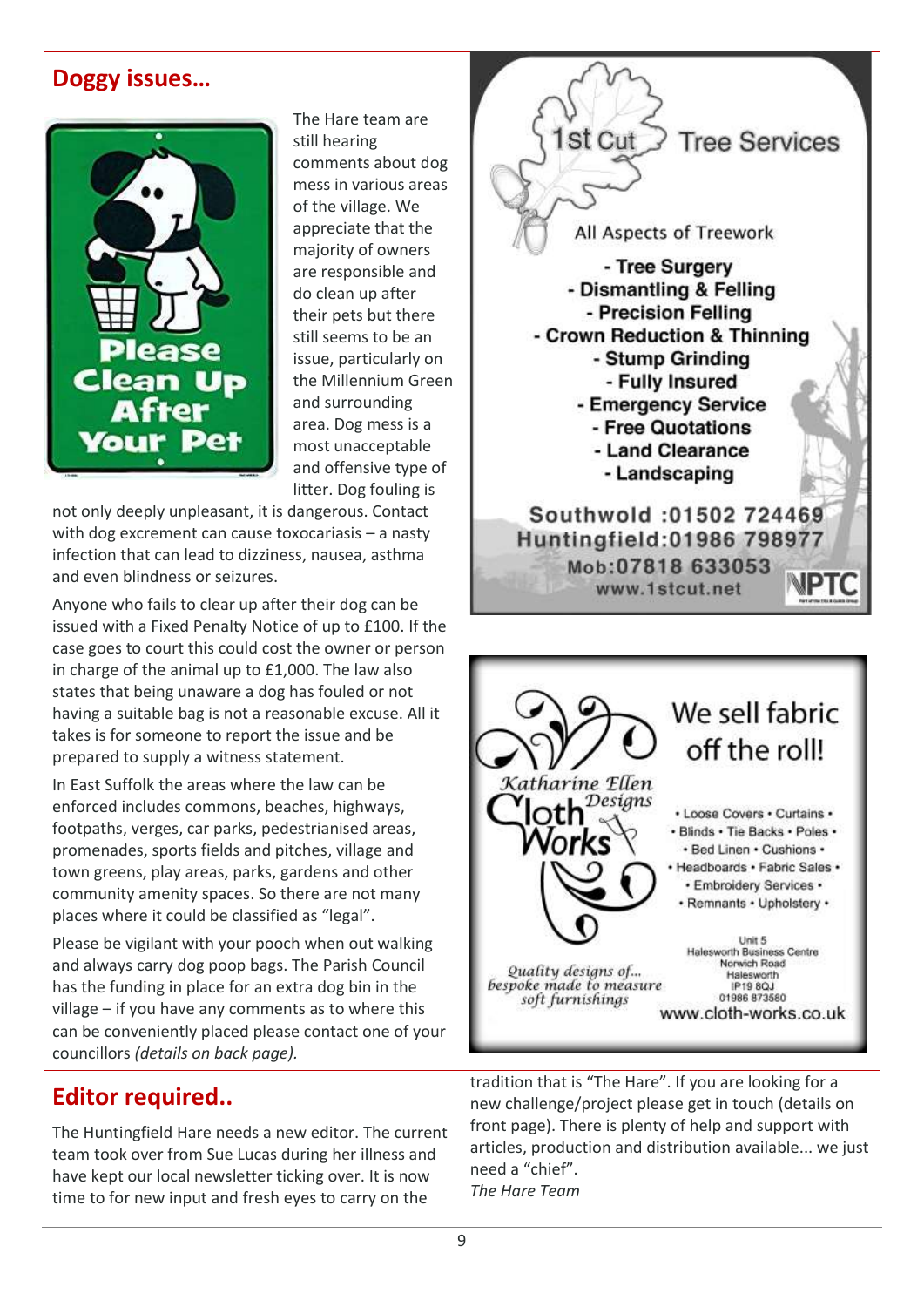# **Weather report: August-September**



Autumn is here again - making the summer seem all too short. The weather is now starting to follow the seasonal pattern, more unsettled with sunshine and showers, windier, cooler by day and night and all encompassed by the ever shortening daylight hours. So where are we in respect of rainfall?

Few will not have noticed that September has been fairly dry in this area but with some seeing more rain than others as the showers are of a hit and miss nature. So far this month I have recorded 1.02" or 25.91mm compared with 1.48" or 37.59mm of rain in the same period last year.

The meterologists say that East Anglia is very dry both this month and for the year. To date, recorded rainfall in my garden stands at 14.19" or 360.43mm: at the same point last year there had been 18.43" or 468.12 mm - over 4" or 101mm shortfall so far. With ever increasing concern around global warming, we will see various weather and rainfall anomalies v. predictions. In our geographical area, predictions forecast that perhaps it will be wetter and cooler in the summer as the years roll by. Increasingly though, the jet stream as I've said before, seems to dictate our weather patterns but it is nothing new for a temperate climate like ours. Certainly we will see more extremes with time.

*Richard Tyler*



#### "My daughter has recently started at Water Lilies and in the short space of time her confidence has soared, she is now a happier swimmer!" Amanda, Parent



We're a local independent swimming school offering high quality small group STA lessons for all ages and abilities, since 2007!

Over 1,500 babies, children and adults swim with with us each week in 11 lovely private pools across Norfolk & Suffolk.

# **CONTACT US** t: 01379 740489

#### treacle@waterliliesswim.co.uk www.waterliliesswim.co.uk



Find us on Facebook @ Water Lilies Swimming School Ltd

- · Small group swimming lessons for school age-children after school and on Saturdays!
- · Parent & Baby / Toddler fun and friendly swimming classes - we welcome babies from 6 weeks old!
- Motivating small group classes for pre-school children!
- At the lovely warm pool in Ubbeston and other private pools locally. Contact us to find out more!

Come and join in!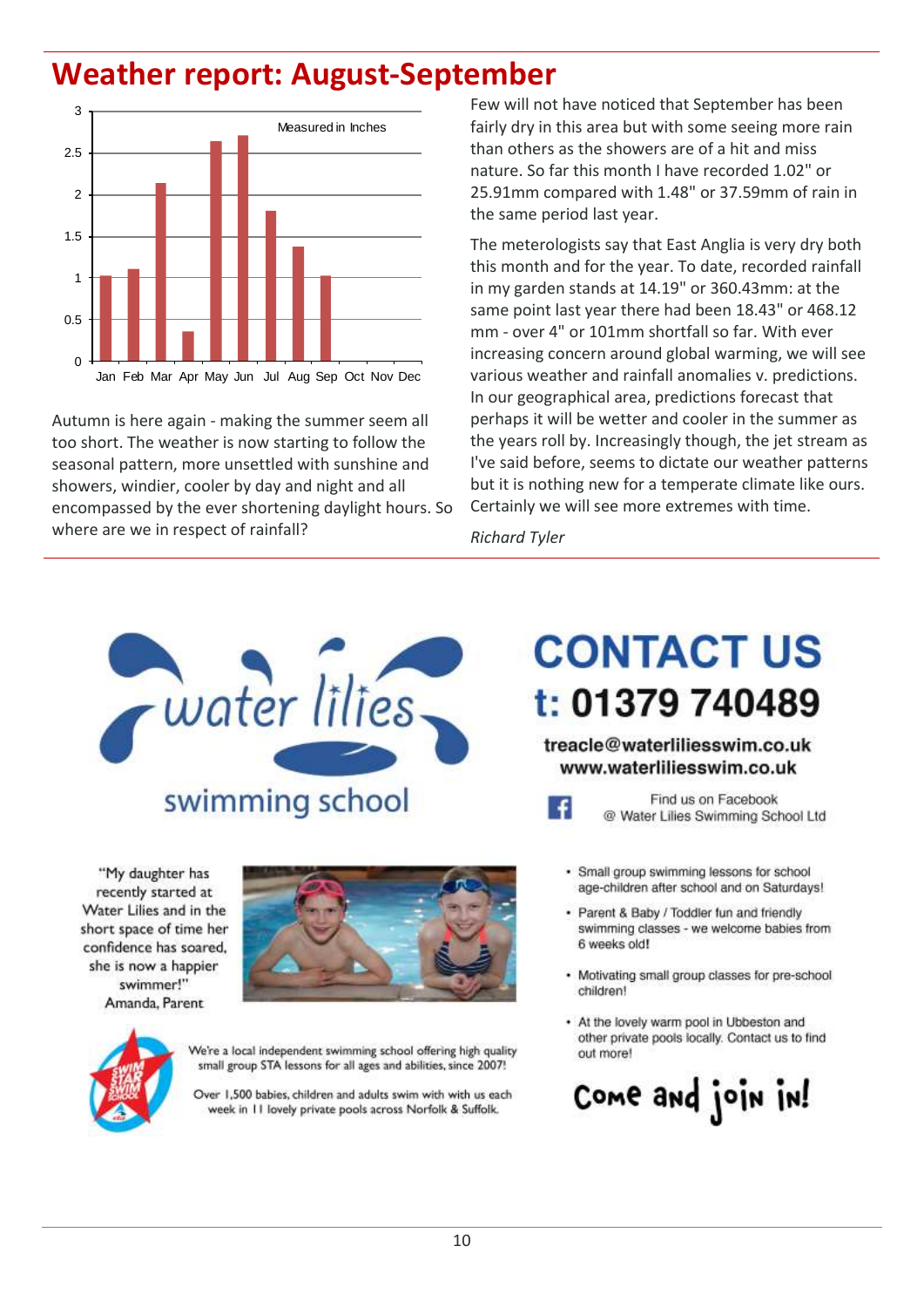

## **ESTATE AGENTS**

**9 Market Hill** Framlingham **Suffolk IP13 9AN** 01728 724566

| LAFL      |
|-----------|
| KERA      |
| NCAOR.    |
| VAHRETS   |
| PKPIUMN   |
| VLAEES    |
| CSRARECOW |
| PPLAE     |
| WEYLOL    |
| GNORAE    |

# Kids Corner

Congratulations to Kayleigh and Archie who both received a £10 book token for completing our August/September competition. This time we have word scramble on an autumn theme. If you would like to enter please fill in the answers and deliver to 6 Bridge Street or email to *huntingfieldhare@gmail.com*. The first correct entry to drop through the letterbox wins. Good luck!





The essentials, delivered direct to your door!

Foulgers Dairy have been serving the people of Suffolk & Norfolk for over 80 years. More people are now going 'back to glass', and receiving their milk and essential groceries direct to their doors!